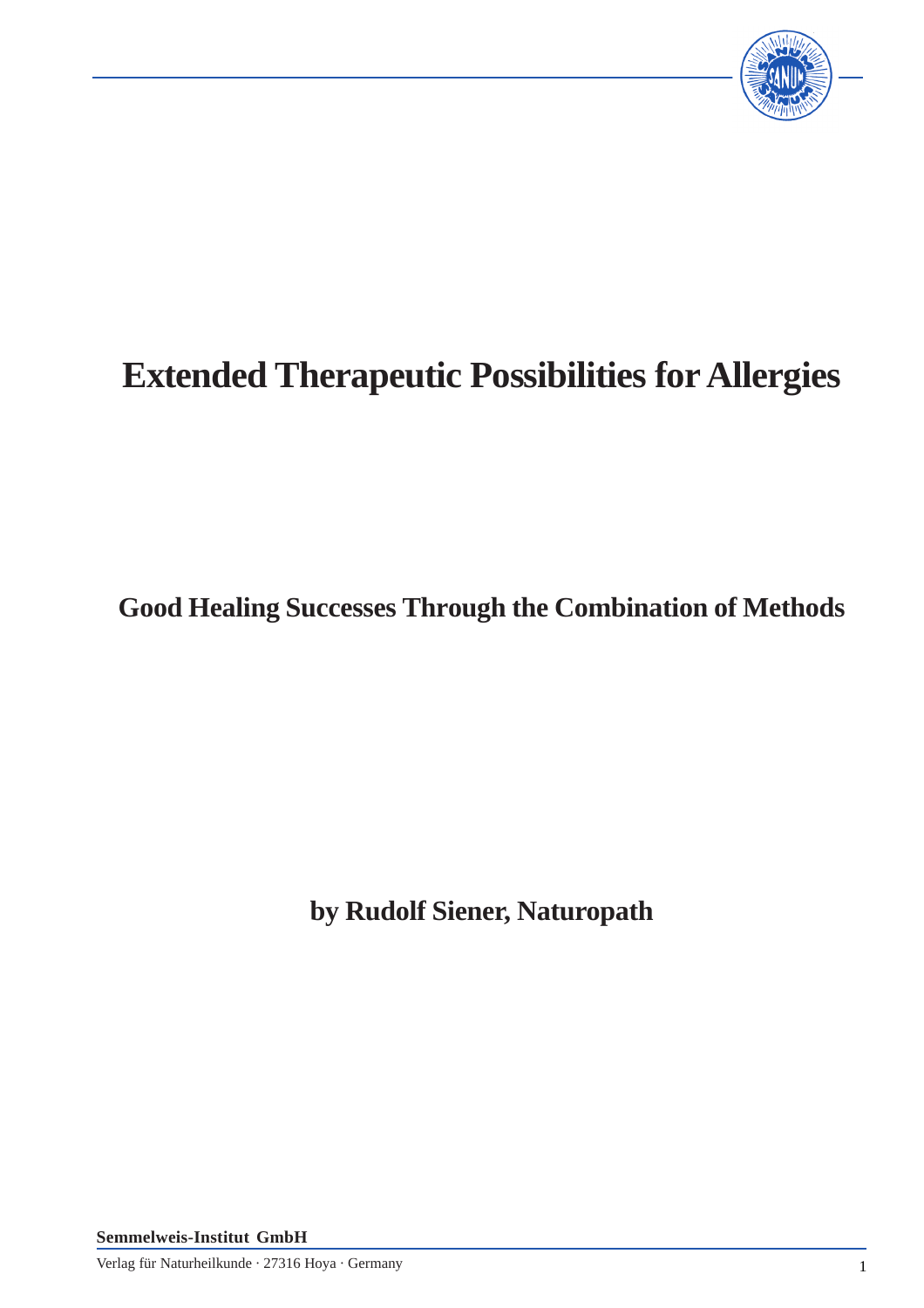

*The following report appeared earlier in expanded form in the VEGA communications. The version at hand is offered in memoriam of the deceased author, the naturopath Rudolf Siener. He earned recognition not only as a long-term, successfully practicing natural therapist, but also as a researcher. Likewise, he gained a good name earlier as a SANUM therapist and a speaker at the yearly SANUM Therapy Seminar as well as the author of many SANUM Post articles. His work and research is to be continued in Bad Ems (Germany) through the foundation of a private institute.*

When two or more separate methods, which had no or only small previous relevance to each other, become synergistically combined with one another, frequently something entirely new comes about. In the case of the allergy therapy described below, the equation is this:

# BFD + NOSODES + ISOPATHY = ALLERGYTHERAPY

The Bioelectronic Functions Diagnosis (BFD) is a measuring technique by which skin resistance at the acupuncture points is measured. The measuring frequencies give hints to the therapist concerning the condition of individual organs, organ portions, as well as information concerning the energetic patterns in the human body. An energy balance can be brought about through tested medications, which are applied on the patient in a suitable form. With

this process, disturbances in organs and/or organ systems can be recognized already in their subclinical stages, also explaining many types of complaints which cannot as yet be confirmed by clinical examinations.

Nosode Complexes are mixtures of the currently most frequent toxic substances. These nosode complexes are highly diluted toxic groups, which have a special affinity to the relevant organs. It is also known from experience that toxins of certain bacteria also can be combined into nosode complexes. Finally, toxic groups that are connected with particular branches of industry have been taken into consideration. Thereby, the treatment of job-connected toxic diseases can be facilitated. The "homeopathicized allopathic drugs" are counted among this group of medications. Both these groups are applied reciprocally and together or by themselves. Because of the specific compositions, the preparations of these groups are applied in different ways.

The development of the isopathic healing remedies for this therapy goes back to the microbiologist Prof. Dr. Guenther Enderlein (1872-1968). Through his research, Enderlein gained the following knowledge: ubiquitously present microorganisms (called "Endobionts") in human beings and all mammals have, for many years past, been able to change their original, primitive, apathogenic forms into parasitary, pathogenic stages in a developmental process that is due to changes in their milieu (acid-base relationship). As

is known, the isopathic (iso= identical, pathos = disease) remedies that were developed by Enderlein, are capable of returning the high-valenced pathogenic forms of this parasite into their original, non-pathogenic stages.

The following description of successful allergy treatment is based on a medications test, which indicated a symbiosis of preparations and isopathic remedies. It is naturally taken for granted that detoxifying remedies are additionally applied for an allergy therapy.

The following case histories are no "lucky shots", that is, no cases that came about due to particularly favorable conditions. They are examples from the daily practice, four cases among many. I have deliberately chosen the first treatment described here, because it was one of my first successful therapies. In its method, the treatment was rather cautious and hesitant. It was one of the first "difficult" cases in a later on successful method.

# **Case histories**

# *Case 1:*

Heike Sch., then age 16, visited me on April 23, 1979. The clinically determined diagnosis was: bronchial asthma, pollen allergy. Heike had especially serious, sometimes life-threatening attacks ca. 3-5 days before her menses. The patient was treated with corticosteroids; she was using aerosol sprays on a regular basis. Her parents had a hair dressing business, and it was intended that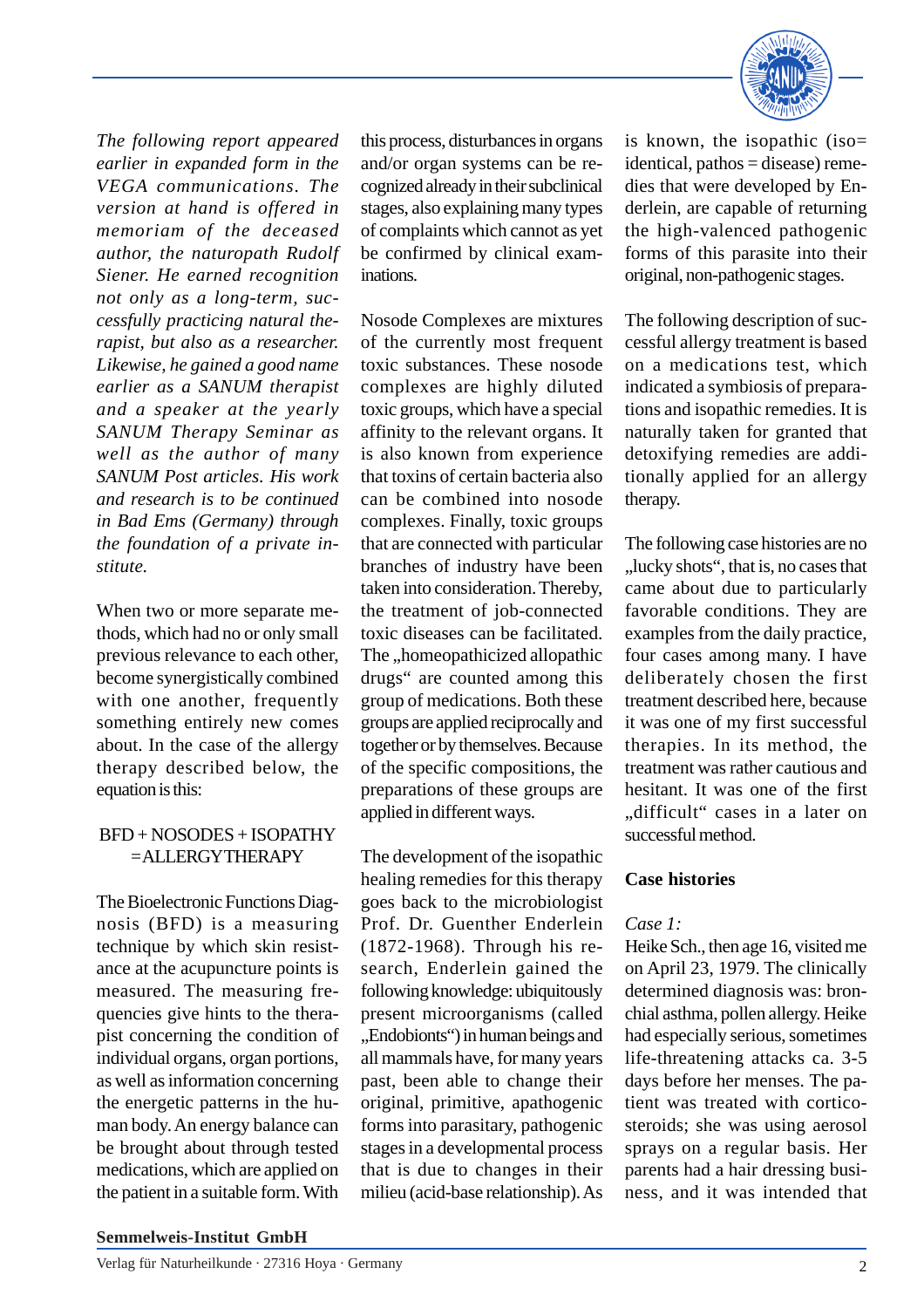

Heike would take over the salon in time. Because of her illness, Heike had to discontinue her training after the first month. A social insurance allowance based on this was endorsed and submitted.

The anamnesis gave no clues for the actual cause of the disease: in May, 1971 tonsillectomy, in 1975 measles, followed by constant colds; in 1976 pussy ulcers in the area of the M-gluteus, in ca. 1976/ 77 chronic bronchitis and sinusitis with the beginning of a pollen allergy. About the end of 1977, asthmatic attacks began.

The measuring with the "Bioelectronic Functions Diagnosis" showed the following strongly stressed points: spleen/pancreas, liver and kidney. The blood pressure was raised to RR 160:90, pulse 120/min. Complaints in passing urine, ureteritis, inflammation in the gynecological area.

Therapy: Baunscheidt's air puncture treatment two times in the areas of chest and back. The treatment brought no improvement.

First application of nosode complexes on June 28, 1979: Chloromycetin comp. (nowadays Chloramphenicol) and Sinusitis cornp. alternatingly, every other day, 4 drops perlingual, for four weeks.

After about three weeks, a distinct improvement occurred. The asthma attacks became milder and occurred at longer intervals. The previously hard, dry cough loosened up. Yellow, pus-like exudation came from the bronchial area and the nose.

From August 6, 1979, oral intake of UTILIN 6X and LATENSIN 6X, one capsule each per week. I had her shake the contents of the LATENSIN capsule deeply into the throat. Excretion of greenishyellow mucus continued. Strong reaction in the bronchial area with renewed attacks of asthma. In contrast to the previous attacks, these were of a milder type so that the application of cortisone could be omitted. Repeated treatment on January 10, 1980 with Sinusitis cornp. and Chloromycetin. Accompanying therapy for elimination through the kidneys, intestine and liver. Dietary improvements, etc.

From December 15, 1980, applications of MUCOKEHL orally and three capsules LATENSIN 4X, weekly.

On October 2, 1981, the therapy was successfully completed. The patient has successfully passed her hair dressing tests and has been a certified operator since 1988, having taken over the parental business. For the last three years, she has been happily married.

## *Case 2:*

Janine Sch. was ten years old when she came with her mother to my clinical practice in the end of September 1984. Before I had seen her, my colleague called me into the waiting room. Janine was lying on the couch in a collapsed condition, breathing heavily. The blood pressure was 60:40, the pulse 180/min. I sent her for clinical control and observation and made another appointment for October

5, 1984, at my clinical practice. The anamnesis showed a pollen allergy that had begun early in the spring. On my question about allergies, the mother said "to everything". To grass blossom pollen, birch pollen, animal hair and house dust she had especially strong reactions.

Clinically secured diagnosis: chronic bronchitis and sinusitis with asthmatic attacks at ever shortening intervals with increasing seriousness. She had frequent pains in the upper abdomen and was lacking appetite. A chronic cholangitis caused her great pains. Hypertonia and tachycardia with circulatory collapse often made her condition life-threatening.

The following Pascoe nosodes were indicated in the BFD and were prescribed: Chloramphenicol cornp., Diazepam cornp., Agina comp., Myositis comp.

Application: Alternatingly, every third day, three drops rubbed into the elbow bend, additionally 5 capsules of UTILIN  $, S^{\prime\prime}$ 4X and 5 capsules of LATEN-SIN 6X; also 100 ml Echinacin (only to be used in fever) and Stronglife liq. according to the instruction of the producer. After ten days, Janine had diarrhea with vomiting, which lasted for about three days. The general condition had improved somewhat.

BFD and Rp, on October 16, 1984: Chloramphenicol cornp., Salmonella comp., Medorrhinum comp. and Sinusitis comp. Additionally, 10 ml of MUCO-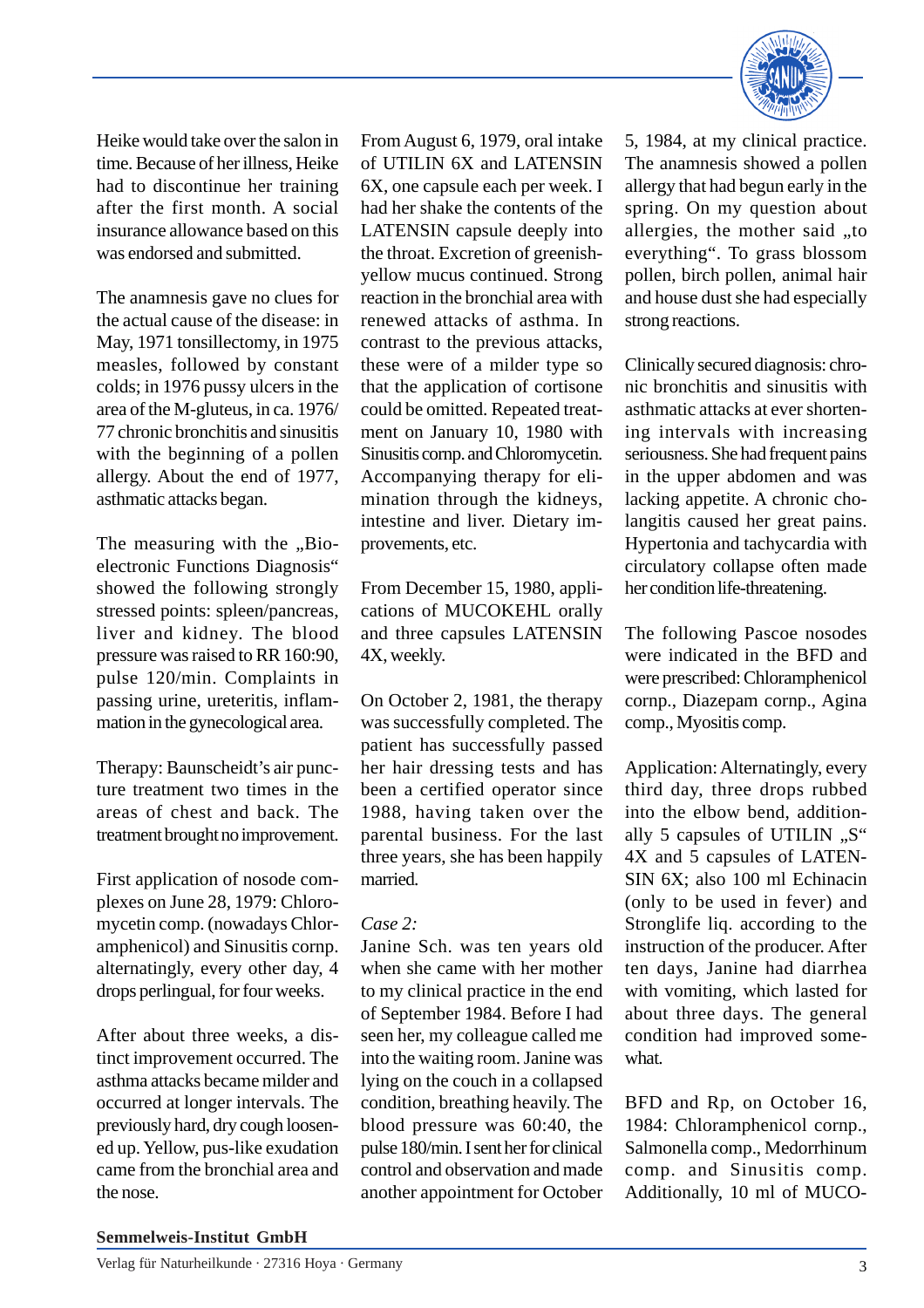KEHL and PEFRAKEHL (twice daily 3 drops each on a little bread).

From the end of October to about November 10, 1984, a terrible cold developed with much pussy exudation from the nose. A slimy, yellow excretion freed the breathing path. Around the 20th of November, 1984, the mother reported Janine having a raised temperature, which rose temporarily to 40°C. After that, the allergy was defeated. The additional treatment was routine: Sanitazation of the gastro-intestinal flora, detoxification via the liver, lowering of the uric acid and other needful measures for convalescence and long-range stabilization.

## *Case 3:*

Klaus E, was 11 years old when he came to my clinical practice. His father was an influential man who was open to natural scientific methods. The mother, however, was anxious and extremely suspicious. She had tried everything and had taken her son through all known institutions. Diagnosis: most severe allergies to grasses from March through September, allergic to house dust, mites, and all kinds of animal hair. The diagnosis of allergic bronchial asthma was confirmed clinically. Klaus had sporadically pussy skin rashes, chiefly on the back and in the area of the chest. They were treated with cortisone salves.

Klaus was robust and strong; one would not guess this illness about him. Already, his case was before the social service office of his city with a "determination of severely handicapped" based on the diagnosis of: "Allergic diathesis with asthmatic syndrome, recurring rhinitus and conjunctivitis, neurodermatitis". BFD, on January 5, 1988 in my clinical practice, Rp.: Chloramphenicol cornp., Cholesterinum cornp., Gliom cornp., Sinusitis cornp. alternatingly, every third day, 2 drops rubbed into the elbow bend, 5 capsules of UTILIN 4X, once a week 3 hours before bed, take 1. The parents were told that severe skin eruptions may occur after 12-14 days. On January 17, the mother called that Klaus had "terrible skin rashes as never before and a fever up to 39° C". My direct question, "And the asthma attacks have gone away?" she answered, sounding surprised, "Until now, he never had asthma as yet!" Klaus got cold wraps around his calves and Echinacin and his temperature was measured as normal in about 36 hours.

The next visit was on February 8, at my clinical practice. His body was like unto a rasp, covered with pustular pimples, which were very strongly itching.

Prescribed were now Pyelitis cornp., Grippe cornp., Myositis cornp., Medorrhinum cornp., alternatingly, every third day 6 drops placed on the tongue. Additionally, 5 capsules of UTILIN ..S" 6X, twice a week, and 10 ml MUCOKEHL, 2 times daily 3 drops on a cube of bread. Slowly, his skin eruptions diminished.

On March 30, 1988, a new BFD and prescription of Gliom cornp., Angina cornp., Biliburbin cornp. Lyrnphangitis cornp. alternatingly

every third day 8 drops on the tongue; additionally 5 capsules of UTILIN  $.S''$  4X, 1 time weekly a 30 gm MUCOKEHL ointment. The parents were alerted to call immediately in case of a worsening. Klaus came again to my office as late as on May 5, 1988. He had no more asthmatic attacks. No allergies to pollen, animal hair, house dust, etc. were indicated. What was left was a moderate bronchitis with partly yellow exudate and sporadically runny nose. The rest was again routine: treatment of the (remnant) bronchitis and sinusitis, treatment of the gastro-intestinal flora, detoxification via kidney and liver.

Klaus E. is now 14 years old, is starting competitive sports; his study performances are good and since summer 1988, he has not missed a day in school due to illness. On October 2, 1990, his "Determination of severely handicapped" was cancelled by the Social Service office.

# *Case 4:*

The following case describes the severe allergy of an adult: Karl K., Director of Studies at a High School, tall, slender, very conscientious in his profession. Mr. K. was exactly 43 years old when he visited me on March 9, 1984 in my clinical practice. He was entirely disconsolate. "The season has again begun" and, with that, he meant the beginning of the pollen allergy that tortured him every year from the start of March to the middle of September.

Clinical diagnosis: After tonsillectomy in 1954, pollen allergy with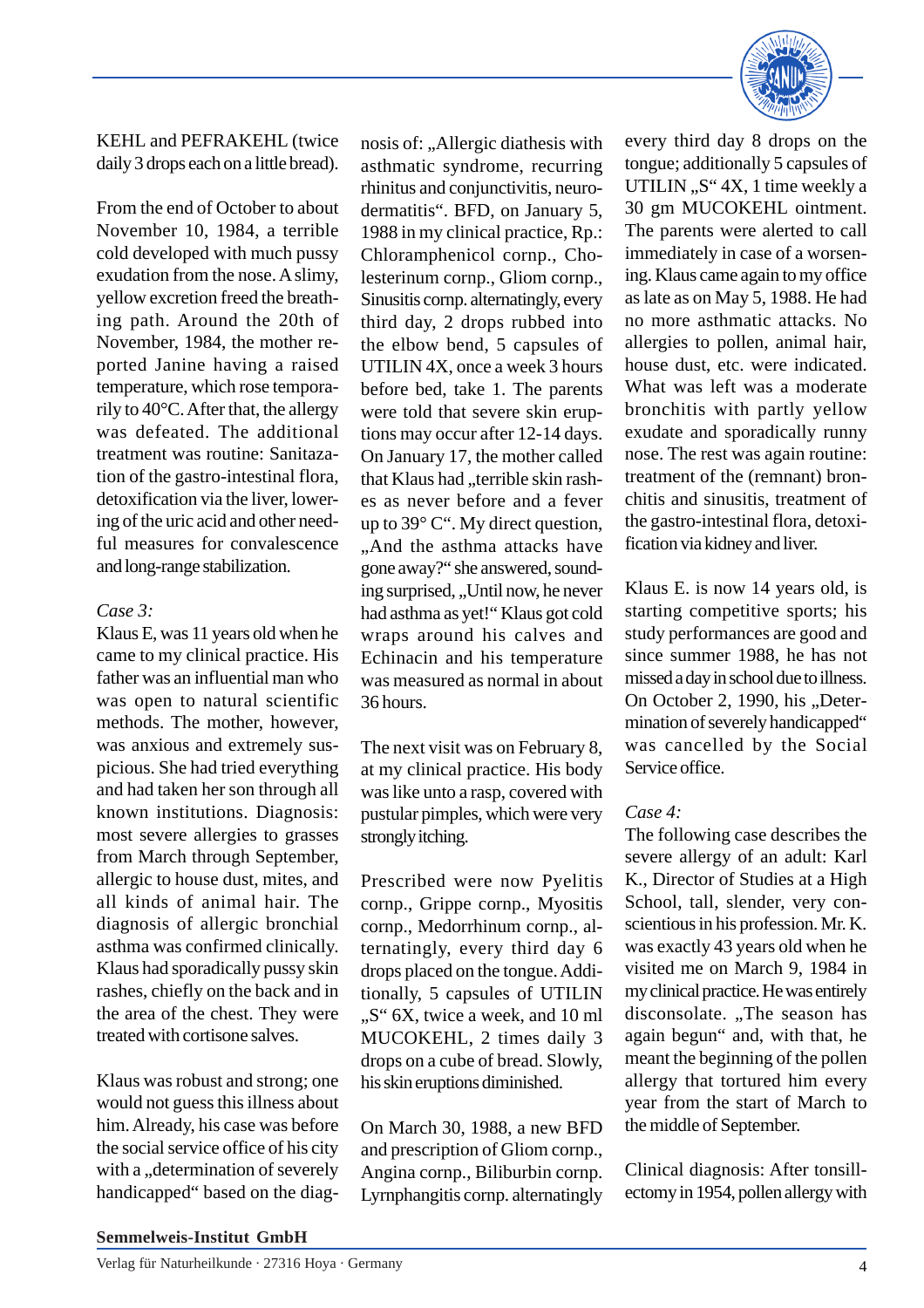

increasing intensity. With the start of allergy (early March), serious attacks of Bronchitis and asthmatic attacks were connected. Aerosol and cortisone therapy were indicated. During allergic times, he suffered from severe headaches in the temple areas, alternating left and right; also Psoriasis on the elbow and knee joints. He faced natural healing treatment methods with much skepticism, claiming that had been raised ..natural scientific".

First treatment on March 9, 1984: A targeted therapy was begun with "homeopathic allopathic remedies" (Heel). BFD: Nosodes of Cortisone, Streptomycin, ACTH-Injeel, Variolinum and Diphterinum; plus UTILIN "S" 6X. All ampules were injected intravenously as a mixture.

Second Treatment on March 16, 1984, after BFD: Variolinum and Tuberculinum nosodes, Cortisone-Injeel, Acidum formicicum Injeel, RECARCIN 6X in a mixed i.v. injection.

Third Treatment on March 30, 1984, after BFD: Variolinum, Psoriasis, Flu, Acidum formicicum nosodes, Medorrhinum-Injeel, Methylen-blue (catalyst) in a mixed i.v. injection. During the same visit, treatment given for headache and shoulder-arm syndromes with "New Pain-Point Therapy".

After these three treatments, the patient was allergy-free. His headaches have never repeated since that time. The remnant symptoms were treated until early 1985, with ever lengthening

intervals. Two follow-up treatments were yet given on January 7 and February 4, 1987. The patient remains to this day free from all allergies.

#### *Case 5:*

Klaus St., age 51, large, massive body, school principal. Anamnesis: Tonsillectomy in 1961, adenoids removed four times up to 1975, after disposing of cortisone Stomatitis necroticans (ulcerative stomatitis) and thrush. Tired, lacking energy, requiring supernormally much sleep.

Diagnosis: Without smell and taste, chronic otitis media, serious chronic bronchitis and sinusitis, pollen allergies with increasing intensity; upper abdominal complaints of unclear origin.

First treatment on September 3, 1985, BFD: Cortisone, Erythromycin, Hexachlorophene, Adrenaline-Injeel, Brucella abortus Bang (nosode) + 1 ampule MUCO-KEHL 5X i.v.

Second treatment on September 10, 1985: Chloroquin, Streptomycin-Injeel, Methylglyoxal (catalyst), UTILIN "S" 6X in mixed i.v. injection.

Third treatment on September 17, 1985, after BFD: UTILIN  $, S^{\prime\prime}$  6X, Sulfonamide, Cortisone, ACTH-Injeel, Indol (catalyst) mixed i.v. injection.

After these three treatments, the general condition was considerably more stable; asthmatic attacks did not occur. From the beginning of October on, the patient had intensely sore throats and hives in face and neck, which were treated with Wobenzym, ointments, etc.

In the spring of 1986, no allergies occurred. A strong, loose cough with yellow sputum has remained. Taste and smell are slowly returning. On October 15, 1986, there occurred a sudden fever with temperatures around 40°C with a painful ostitis media and a very intense, pussy effluence from both ears. On January 3, 1987, the patient related that he can smell and taste everything. The therapy has been completely concluded.

# **Aspects for a successful allergy therapy**

The "classical" arrangement of allergies occurs in four groupings (some authors divide into three groups):

- ,,anaphylactic, so-called early or instant reactions"
- delayed allergies or also "cytotoxic reaction"
- hidden or chronic allergies, socalled ..Arthus-reaction"
- delayed skin reaction; a number of drug allergies, but also socalled generalized exanthems and also contact exanthems (skinrashes).

By taking a closer look at the extensive literature, one begins to doubt whether everything counted among allergies is really an allergy. There are references in literature, which give the impression that all chronic diseases are of allergic origin. A few examples of this: Psoriasis, cause/trigger, among others: "hidden food allergy"; Chronic cystitis, cause/ trigger,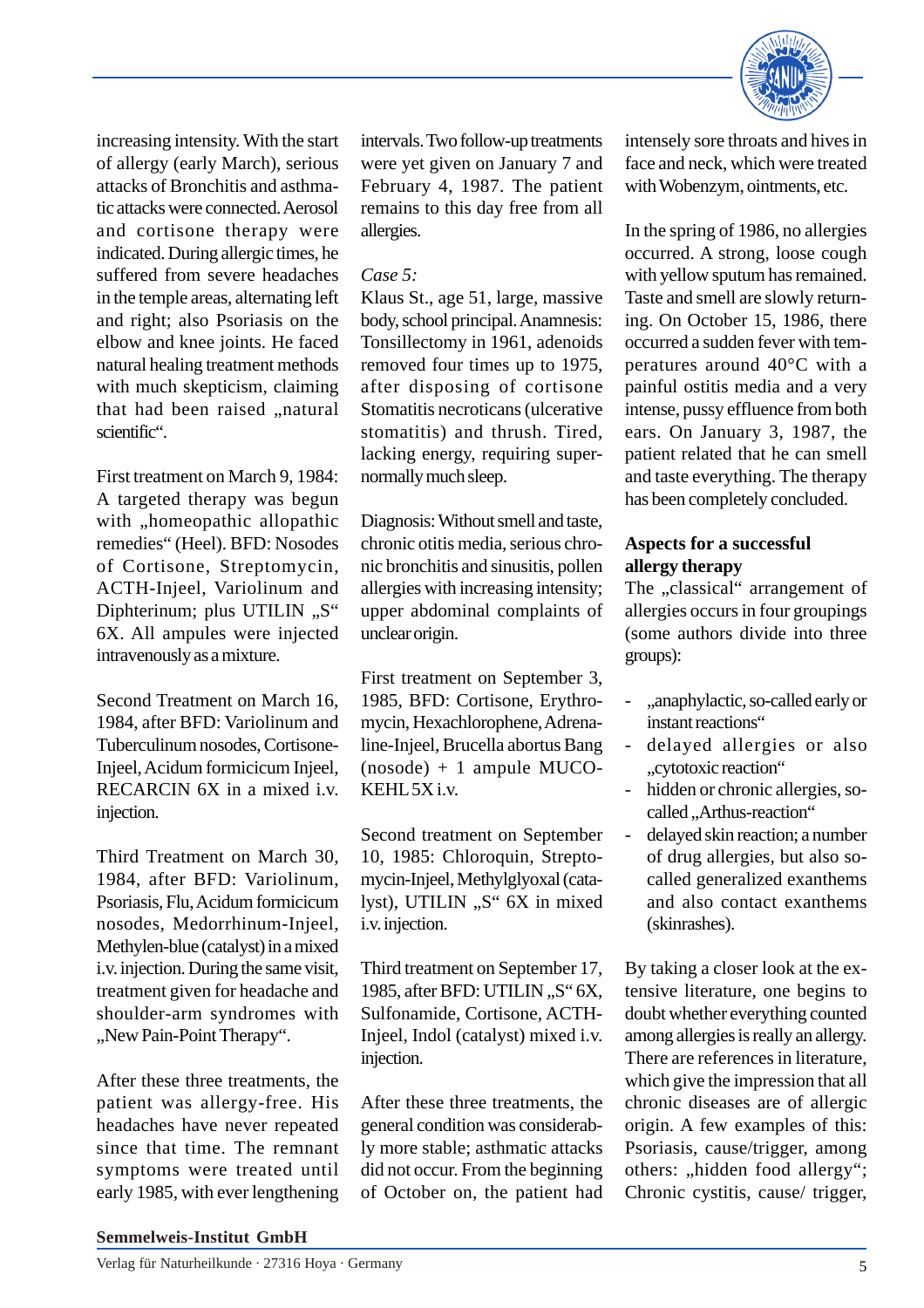

among others: "hidden food allergy". Chronic female diseases, mycoses, etc., diseases of the musculature and joints, chronic joint inflammations, overweight and underweight, fatigue conditions and many more.

Some extracts from "Geschichte der Allergie" *[History of Allergy]* by Hans Schadewaldt (published by the Dustrie Press, in German only) show how hazy the borders can be in the assignment of allergies or other such groups: ..Because until now the coming about of the four types of reactions has no satisfactory explanation, doubts have arisen as to whether Coomb's classifications actually corres-pond fully with the facts - or whether we are actually dealing with a clinical and very useful scientific hypothesis" or ..In contrast with the closely related 'hayfever', the significance of the Rhinopathia vasomotoria (in general language: rhinitis) in the framework of allergic diseases is still very debatable, even in recent times".

Or, on migraine: "As already mentioned in the introduction, this question has not as yet been ever decided; speakers for an allergic etiology are confronted by those authors who consider the majority of migraine attacks to be of a vasomotoric, hormonal or even psychical conditioning. The author represents similar views with regard to "neurodermatitis" and questions: Might neurodermatitis be an eczematopy, or is it to be assigned to allergies?

I will not get involved in the dispute among the academics regarding the following description of diagnosis and therapy of allergic diseases. The allergic illnesses I have treated successfully in about 900 cases cover all of the quoted groupings. For this reason, I forego any subdividing in the description of allergic diseases and will simply describe in the following those allergies that can be successfully treated.

# **Curable allergies**

According to my experience, the following forms of diseases are among the curable allergies:

- 1. Pollen allergy with the symptoms of hay-sneezes, sinusitis, asthma of allergic genesis;
- 2. Sun-allergy with the symptoms of blistery rash, circulatory reactions;
- 3. Acute animal hair allergy with the symptoms of mucous membrane swellings, tearing eyes, reddened eyes, runny nose, chronic sinusitis, asthma of allergic genesis;
- 4. Metal-allergy with the symptoms of reddened skin, skin discoloration, pruritis, eczema;
- 5. House dust and house mite allergies with the symptoms of chronic sinusitis, frequent attacks of sneezing, swellings of the mucous membranes, headaches, bronchitis, eczema, asthma of allergic origin.

For the sake of completion, let it be noted that also other chronic or allergy like diseases can be successfully treated by the method subsequently described: "hidden and chronic allergies" such as food hypersensitivity, "yeast allergies", contact-eczema with their causative factors of metals, cosmetics, cleansing materials, etc.

Successfully curable are also intoxications and latent diseases caused by substances from the chemical industry and damages after contact with insecticides, intoxications and latent diseases after contact with substances and solvents from the industry, intoxications and latent diseases after contact with substances from the petro-chemical industry, intoxications and latent diseases after contact with substances from the pigment industry.

On the basis of many years of experience in diagnoses and treatment processes, the causal chain of all allergies, including the quoted pseudo-allergies, seem to point to a common cause beyond the tested nosodes and drug damages, namely to viruses. Simultaneously, the suspicion arises that all chronic diseases, likewise, come about through viruses or, clearer said, through degenerated, masked and disguised viruses.

# **Specific diagnostic technique for therapy**

The importance of a thorough anamnesis needs not be especially mentioned here, but it should be confined to what is essential. Too elaborate questionnaires are needed only for exceptional cases. The following questions and their answers are to the point:

- Allergic to which allergens (possibly, ask for the allergy passport)?
- At what times are allergies triggered (trigger time of day,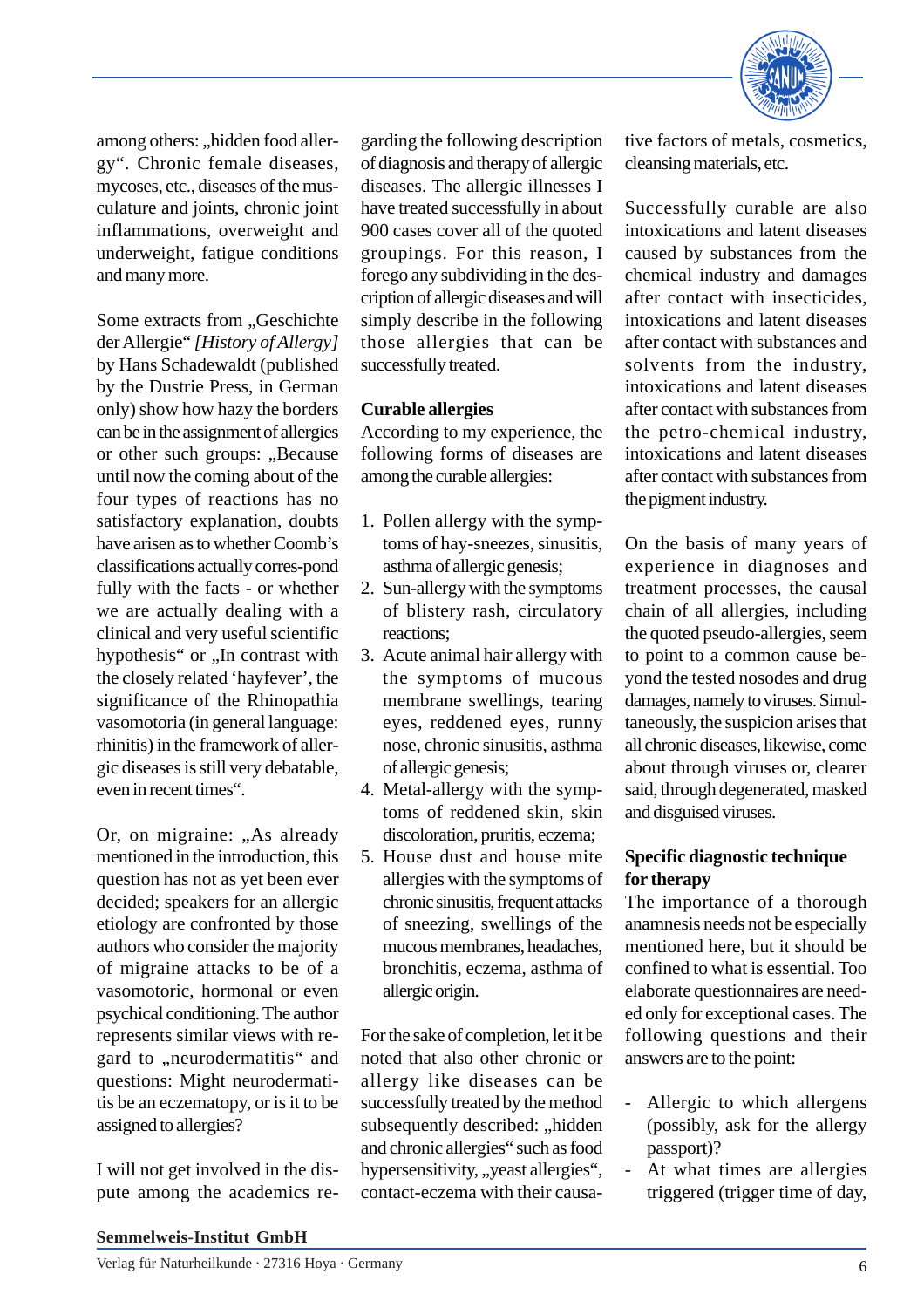

trigger time of year, e.g. for mucous membrane allergies)?

- Which tactile allergens bring about a reaction? Metals, solvents, cleaning materials, etc.
- What reactions come about in allergic attacks? Intensive questioning especially with asthmatic reactions.
- Which therapeutic measures have already been provided and must be applied (for instance, in emergencies)?
- Which medications must be taken or injected else?

A clinically determined diagnosis also should be confined to essentials. Foremost, Tuberculosis, CA, AIDS and special forms of asthma should be excluded through differential diagnosis (for instance, a job connected asthma, asth-ma cardiale, etc.). As needed, EKG and X-ray, but also BSG, liver status, blood examinations and other measures, as needed for each case.

#### **The BFD measuring technique**

For the specific examination of allergic diseases, a skin resistance measuring device is needed. For the measuring technique involved in this method, the BFD devices with hand electrode and measuring stylis have proven themselves excellently.

Here, the patient takes the handelectrode into the left hand. One slightly dampens the inside surface of the hand, especially for a patient with dry skin. A small dish with wet cotton is provided so that the tip of the measuring pistil can



be dampened, if required. One measures the resistance at the end-points of the acupuncture meridians on the hand. If needed, and for control, the endpoints of the meridians on the feet can also be measured.

The following points get measured on the hand in the following sequence: LY (lymph) - LU (lung) - BR (bronchies) - FS (paranasals, frontal sinus) - LI (lg. intestine) - SI (small intestine) - PC (pericardium, circulation) - HT (heart) - ALL (allergy) - ND (nerve degeneration).

On the feet, one measures points in pairs, with the first measurement taking place on the left and the second on the right: SP (spleen/ pancreas) - LV (liver) left and right - GB (gallbladder) left and right - ST (stomach) left and right - KD (kidney) left and right - UB (bladder) left and right. The position of the measuring points is shown in Fig. 1.

The measuring values are noted on the patient's record. Now, one places the pertinent ampules into the honeycomb of the BFD. The BFD method allows, moreover, two additional methods for testing with ampules:

- 1. The ampules get arranged in a BFD device, which can take up to 78 test ampules.
- 2. Ampule touch pistil, by which an assistant can touch single ampules from the testing set. This method is suitable only for checking out a single medication, for instance, for a supportive therapy.

#### **Semmelweis-Institut GmbH**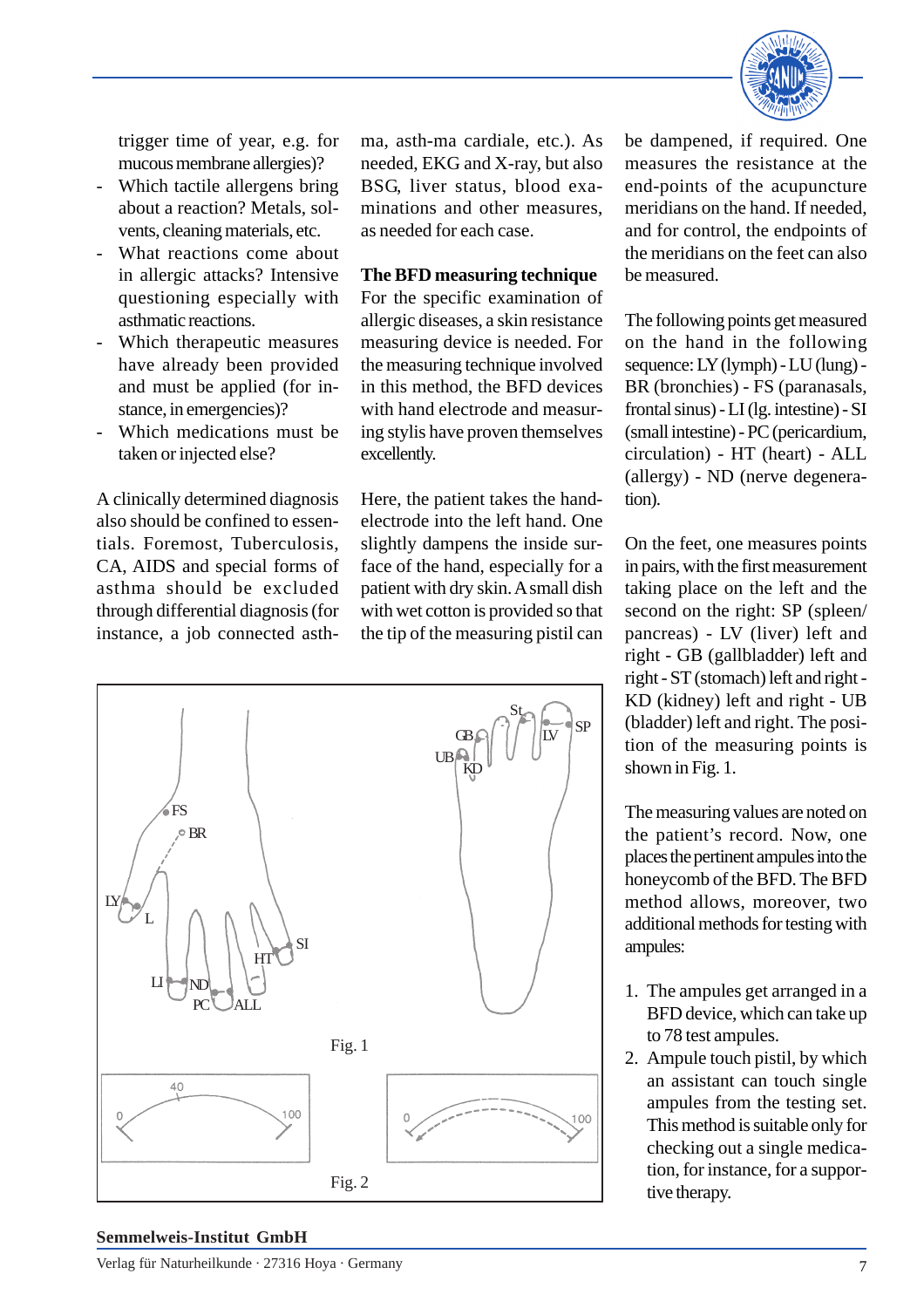

The therapist tests until all the points have achieved the balance or the ideal measuring value.

For this test, all points must be checked against the standard frequency of 40 (Fig. 2), with two exceptions: the points ALL and ND must be tested down to the frequency of 0 à maximally 10. To bring about a "balance" (adjustment), it is advisable to test the points LY, ALL and ND. After their balancing, all other points get controlled, which must have reached the ideal measuring values.

If more than six ampules bring about the balancing, the tester should "filter" the ampules. For this, one takes each ampule individually out of the honeycomb or from the BFD device and measures the remaining ampules on a hand measuring point, for instance the ALL point. If the indicator deflection is high, it means that this ampule is needed (because effective). Then one returns it. When another test is taken out and the balance remains, one eliminates this testing ampule. The therapist continues this filtering process, until a minimum of test ampules just exactly maintain the balance. Explanation: Fewer ampules can bring about the balance just like more ampules can, because similar ampules overlap, or one ampule is so effective that this one takes over the action of the eliminated ampule.

#### **Treatment**

In searching for the most suitable medication for an effective allergy test and treatment, we differentiate groups of medications for the oral

and injected application, either each separately, or in a combination type of treatment. We prefer the oral treatment for children and young people and also patients who are sensitive to injections. For patients above 18 to 20 years, we use the injection therapy. Under certain conditions, the mixed therapy is indicated, including both oral intake and injections. The mixed therapy is more intensive and brings quicker success. In serious and threatening allergies, it provides more cushioning of allergenic reactions. Other pathological processes, which have no or only indirect connection with the allergy, are noted and eliminated.

## **The oral treatment**

In principle, the nosode complexes by Pascoe are applied as the foundation and basic treatment. It has been noted over many years that, for allergy testing, the following preparations are, again and again, precisely and clearly tested out in 100% of all cases:

## *Group I:*

- 1. Chloramphenicol comp. (formerly Chloromycetin cornp.)
- 2. Sinusitis comp.

# *Group II:*

In up to 90% of all tested patients, the following nosode complexes have been found in this sequence of frequency:

- 1. Diazepam cornp. (ca. 90%)
- 2. Myositis comp. (ca. 70%)
- 3. Gliom comp. (apply very carefully!)
- 4. Grippe cornp. (Flu comp.)

# *Group III:*

In some, about 20%, the following nosodes get tested additionally to Group I:

- 1. Cholesterin (for children who like to nibble on white sugar!)
- 2. Test ampules from the nosode group of "acquired environmental toxicoses" according to Pascoe.

To these Pascoe nosodes is also added one preparation for isopathic therapy to each single treatment, and that, in the sequence and frequency as follows:

# *Group I:*

- 1. UTILIN 6X
- 2. UTILIN  $.S``6X$

*Group II* (additionally to the preparations of Group I):

- 1. NOTAKEHL (in inflammatory processes)
- 2. LATENSIN 6X
- 3. RECARCIN etc.

It is assumed that the way of application and the application itself follow the prescription and suggestions of their manufacturer. Moreover, it is needful that the eliminative processes get observed lege artis according to the suggestions of each manufacturer. It would be going too far to deal with these matters in the framework of this article.

# **The treatment per injection**

In principle, the homeopathicized allopathic drugs and nosode preparations by Heel are applied as the base and for basic treatments. In the large Heel Compendium, there is a listing under Group C "Homeopathicized Allopathic

## **Semmelweis-Institut GmbH**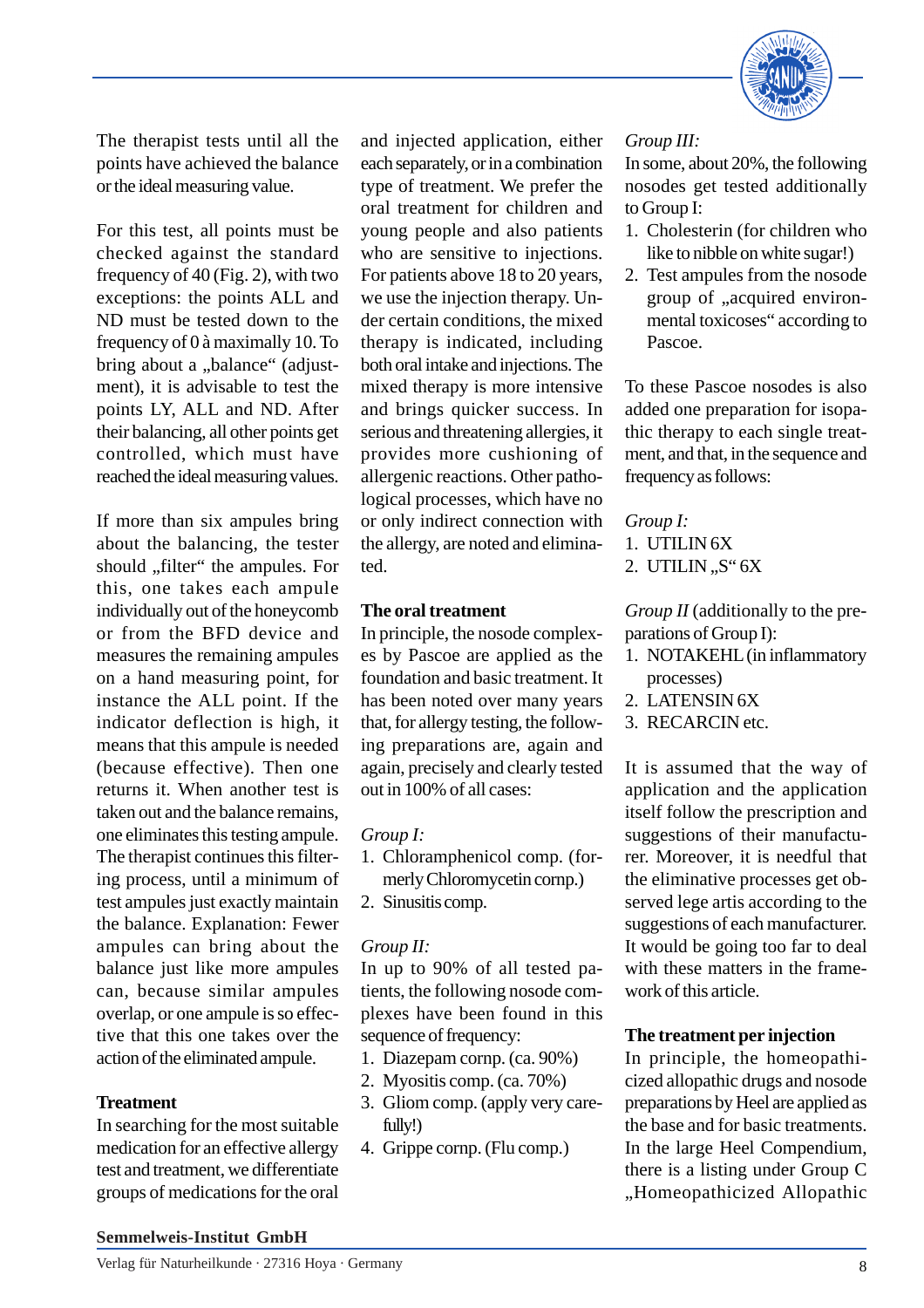

Drugs", saying among others: "These preparations are used. specifically for the removal of therapeutic damages, and that, according to the isopathic or isotherapeutic principle (questions of nomenclature listed under Preparations), namely: a therapeutic drug that leads to therapy damages gets applied in a higher dilution as counter remedy for the elimination of this therapeutic damage." And further: "Because, according to F. Hoff, therapy damages are among the most frequent causes for disease (!), a broad field of indications is given for the application of these preparations".

To avoid any misunderstandings in the definition of the Pascoe Nosode Complexes and the Heel Nosode Preparations, I wish to offer a definition: Pascoe writes in their Compendium Nosode Complexes on page 6: "Nosode Complexes are mixtures of dilutions of currently most frequently occurring toxic substances." Pascoe includes nosodes with an affinity to certain organs and toxic groups, such as those from certain branches of industry, allopathic medications, inner and environmental toxins, etc.. Contrastingly, Heel differentiates between "Homeopathicized Allopathic Drugs" and "Nosode Preparations", and defines the concept of nosode preparations under E in the Heel Compendium as follows: "Nosodes are produced according to a homeopathic processing technique, using body constituents and metabolic products of humans and animals, moreover, from microorganisms inclusive of viruses,

as well as their constituents or metabolic products, which are no longer infectious or virulent."

The two conceptual definitions of Pascoe and Heel do not contradict each other, but they are a matter of definition. The always tested preparations for this injection therapy are found in the group "Homeopathicized Allopathic Drugs" according to Heel, in the following sequence and frequency:

# *Group I:*

Individual preparations of the subgroup of homeopathicized antibiotic drugs: Chloramphenicol Injeel, Polymixin B Injeel, Penicillin Injeel, Erythromycin Injeel, and many others.

Individual preparations of other allopathic drugs, such as: Sulfonamide Injeel, Pyrimethamin Injeel, Cortisone Injeel, ACTH Injeel, Adrenaline Injeel, Phenobarbital Injeel, Serotonin Injeel, and many more from this series.

# *Group II from the Series E Nosode Preparations according to Heel:*

- 1. Sinusitis Nosode, Asthma Nosode, Tonsillitis Nosode, Grippe (Flu) Nosode, Psoriasis Nosode, and others from this group. If precancerous processes are suspected, the socalled Carcinoma Injeels also get frequently tested out. The therapist should initiate suitable measures according to the test result.
- 2. Ampules by Heel from the group of the Suis Organ Preparations, such as Bronchus suis-Injeel, Cutis suis-Injeel,

Hypophysis suis-Injeel, Tuba Eustachii suis-Injeel, and many others.

3. Isopathic ampule preparations by SANUM-Kehlbeck. The application of UTILIN 6X or UTILIN  $, S^*$  6X is always mandatory. Additionally, the use of NOTAKEHL per injection or orally is recommended.

If an oral and injections therapy, i.e. a mixed treatment, is indicated, one begins with the injection treatment according to Heel and SANUM in one or several treatments. Following that, an oral therapy according to Pascoe and SANUM can be applied. In between, it may be effective and necessary to interject into the oral treatment an injections therapy.

**Comments on the oral treatment** In the testing out of Nosode Complexes by Pascoe, according to the described testing method, there are always three, but usually four, preparations by Pascoe and, additionally, one or two preparations by SANUM which stand out.

The Pascoe Nosodes are prescribed as follows: Alternatingly, on every third day take in *xy* drops or rub them into the elbow bend (also the area of the navel), precisely up to the day of four weeks. Tested SANUM preparations are taken as capsules either on a weekly or bi-weekly basis; more frequently as drops or tablets. I always alert the patient (or his parents) to a possible first reaction. After some experience, the therapist is in the position to predict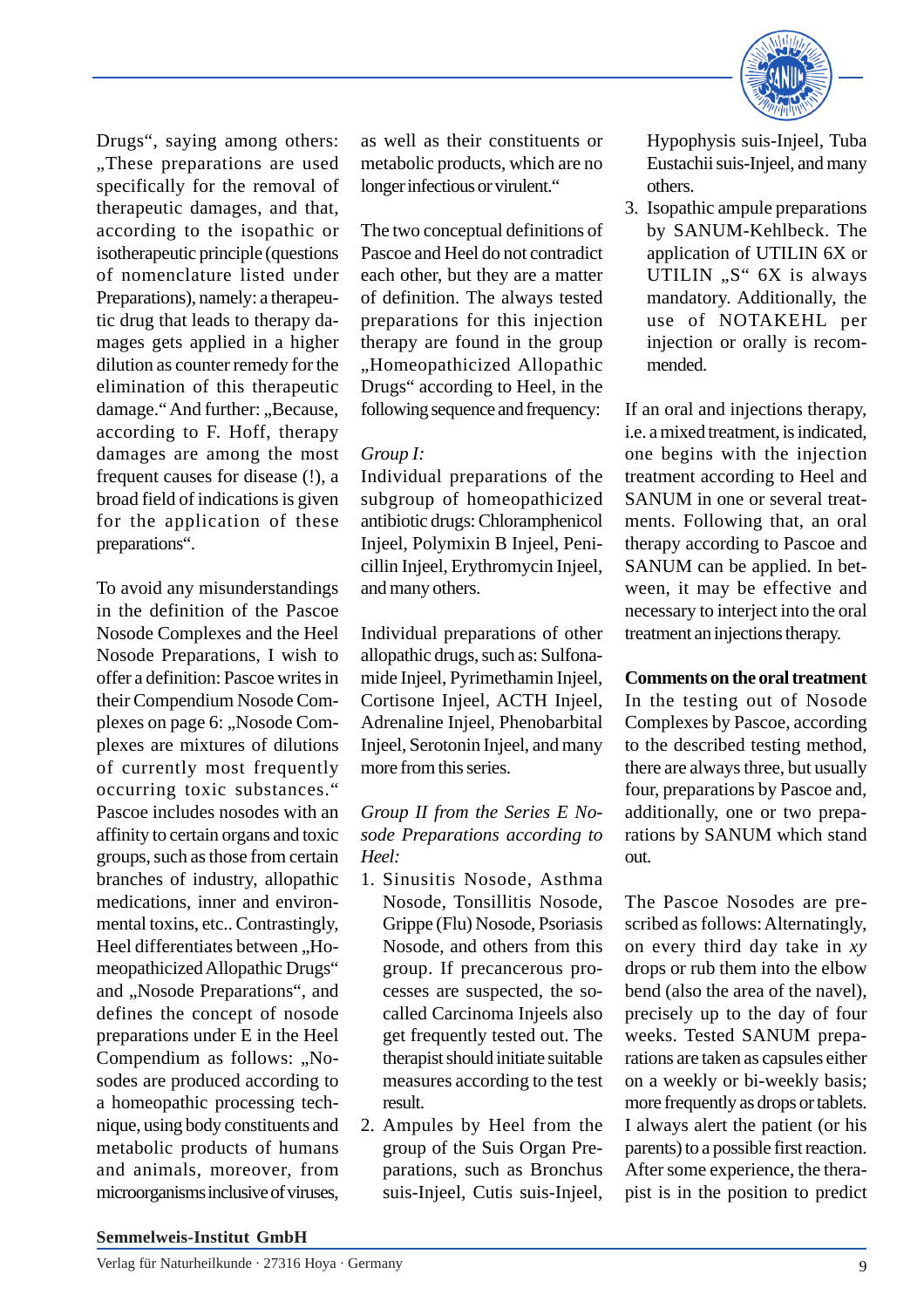

such reactions rather accurately as to time and intensity.

In four weeks, I have the patient come to my practice again to test him out again. The condition is always distinctly improved. A renewed test usually reveals an organ stress and/or damage. Nosodes by Pascoe and SANUM preparations, etc. are tested out again. Again three or four Pascoe nosodes and one or more SA-NUM preparations stand out. The prescription is again made out according to the test and is used in the same rhythm as above.

The patient is to come to the clinical practice again in four weeks. Usually, further testing at the ALL point and the ND point shows a perfect balance: On both points, the pointer deflection shows the frequency of 0-14. That is a sign that, currently, there is no longer any allergy present. This rule goes generally for the "simple" allergies, such as hayfever, allergies to animal hair, etc.

With asthmatic conditions, additional treatments are frequently (not always) required. In asthma of allergic origin, one must make sure that the patient continue to receive, according to situation, corticoid preparations and aerosol sprays, etc.. In line with any improvements, these may be very gradually diminished and then terminated.

The application of "Horvi AB 3 liq." for the mitigation of asthmatic reactions works very favorably. In testing, the goal here is also to bring the ALL point and the ND point to below 20. In cases of allergic asthma, the patient should be regularly seen at certain intervals for another three years for control purposes (possibly in a quarter yearly rhythm).

The dosage of the Pascoe Nosode Complexes is determined by the general condition and the age of the patient. In principle, one can begin with the guideline that for patients over age 50 (Pascoe mentions 60 years) these complexes should no longer be applied. It is also known that the application during pregnancy is counterindicated. The more serious the disease is (for instance, asthma) and the older the patient is, the more sparingly must these preparations be used! Guidance for dosages can be found in the Pascoe Nosode Compendium.

# **Comments on the injections treatment**

Always, there is the measuring of ampules from the group "homeopathicized allopathic drugs". From among thousands of tests, I know of only three cases for which no "homeopathicized allopathic drugs" have been measured. Usually, after filtering out the products, 4-6 ampules stand out, additionally always an ampule of UTILIN 6X or UTILIN ...S" 6X and often also other SANUM preparations, such as NOTA-KEHL 3X, 5X or 6X. Depending on the condition of the patient, these preparations are injected intramuscularly or intravenously in accordance with the instructions given by SANUM-Kehlbeck, or prescribed orally. The application of UTLIN and UTILIN "S"

for patients who list tuberculosis in their anamnesis requires special caution. In this case, the smallest possible dosage of the last quoted preparations must be given orally.

The preparations UTILIN 4X, UTILIN "S" 4X, LATENSIN 4X and RECARCIN 4X are better not given by injection for allergy treatment due to their too intense first reaction. Ask the patient to return to the clinical practice after a week or two, according to situation and prognosis, in order to be measured again.

If the first measuring has been carefully performed, no more homeopathicized allopathic drugs stand as useful. From the second test on, the therapist concentrates on Organ-suis or nosode preparations by Heel. Already by the second measuring, the therapist notes a clear improvement of the general condition, which usually is a surprise to both the patient and the therapist. The improvement can be checked by tests for precise information about the actual condition of the patient. The treatment is continued until the patient is not only free from allergies, but until he is in a , symbiosis equilibrium".

The described measuring method is especially suitable for testing allergic diseases. This measuring technique covers a large spectrum of toxic processes, which are not comprehensively recognized by various other processes. The described measuring technique includes all preparations that are needed for a precise first treatment and all additional therapies. This